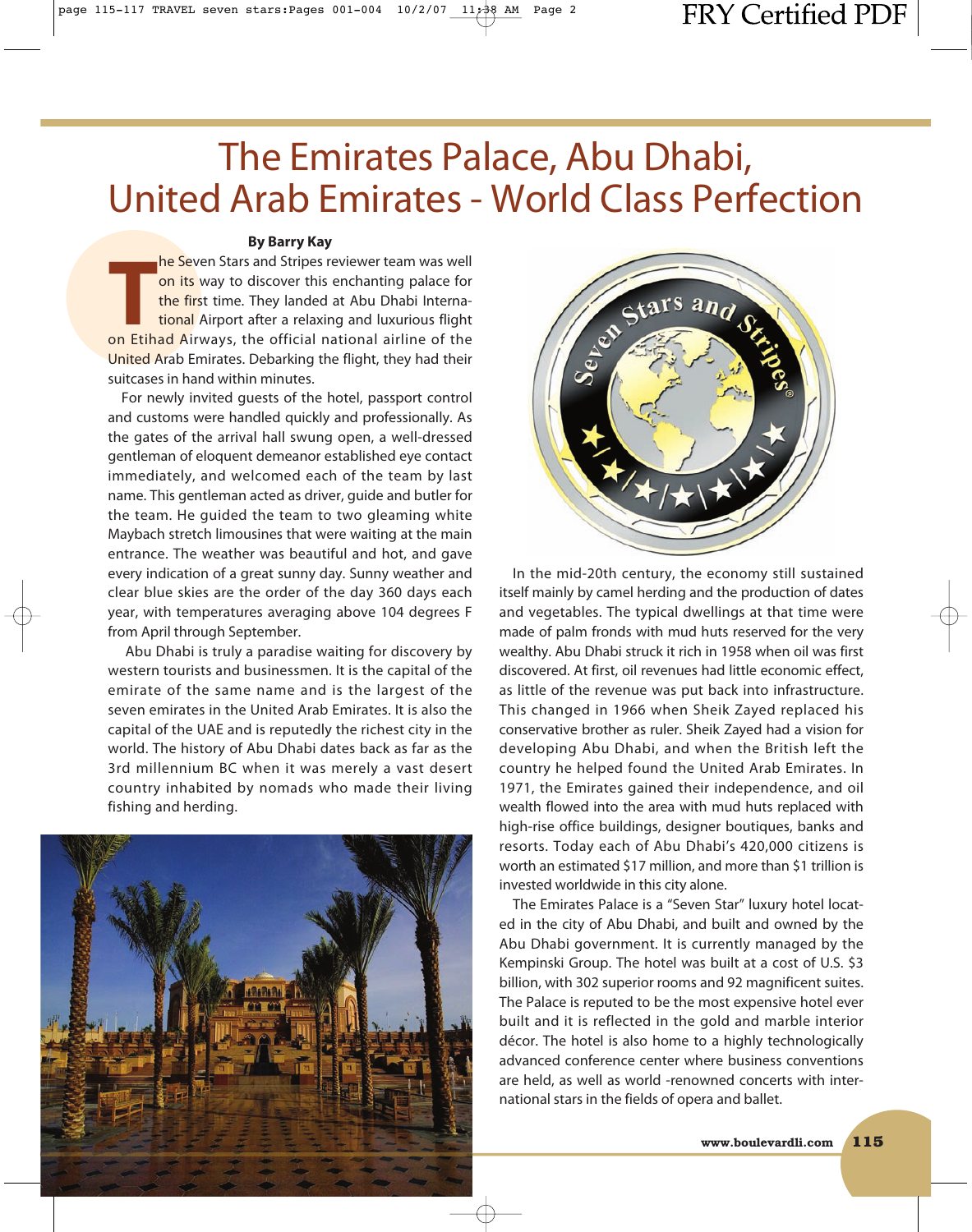





As the team drove to the hotel, Suhojit, the chauffeur/guide and butler, offered the review team iced towels on a silver tray to refresh themselves after the long plane ride. The Seven Stars and Stripes team arrived during the time of Ramadan, where practicing people of faith refrain from consuming food or drink from sunrise to sundown. Non-practicing guests from around the world are asked to respect this time of fasting until their arrival at the hotel.

The world outside seemed incredibly distant as Abu Dhabi, once a desert, has been recently transformed into a city of skyscrapers, with lots of green. Over 120 million trees have been planted in the parks of Abu Dhabi. This cosmopolitan city features malls, boulevards and promenades and is recognized worldwide for its great shopping, featuring every luxury designer brand possible and bargains in gold and jewelry. Seeing the Palace for the first time brought to mind a combination of *Utopia* and *A Thousand and One Nights*. It literally takes your breath away. A dedicated elevator took the team to the seventh floor Palace Suites. Suhojit was in the main dining room of the suite with a sparkling date cider called Bateel Juice.

After settling in, the team was given a grand tour of the hotel which was designed by WATG (Wimberley Allison Tong & Goo) and opened its magnificent gates in 2005 after three years of laborious construction. Twelve thousand laborers representing 43 nations were involved in the construction of the hotel. WATG is one of the leading hospitality design firms worldwide. The group created a few of the most famous resort hotels in the world including the Venetian Resort in Vegas, and the Mansion at MGM Grand in the same city. Kempinski is famous for managing such legendary properties as the Adlon in Berlin and the Baltschug in Moscow, to name just a few. The design of the hotel incorporates traditional Arabian elements such as a 60-meter tall Grand Dome and 114 smaller domes over the entire palace, held in the natural colors that are found in the Arabian Desert. The Palace employs approximately 2,000 staff members representing 50 nationalities. This diversity is also reflected in the international cuisine offered at the hotel. Aside from its magnificent rooms and suites, the hotel offers a 1,200 seat, state-of-the-art auditorium for business conventions and concerts.